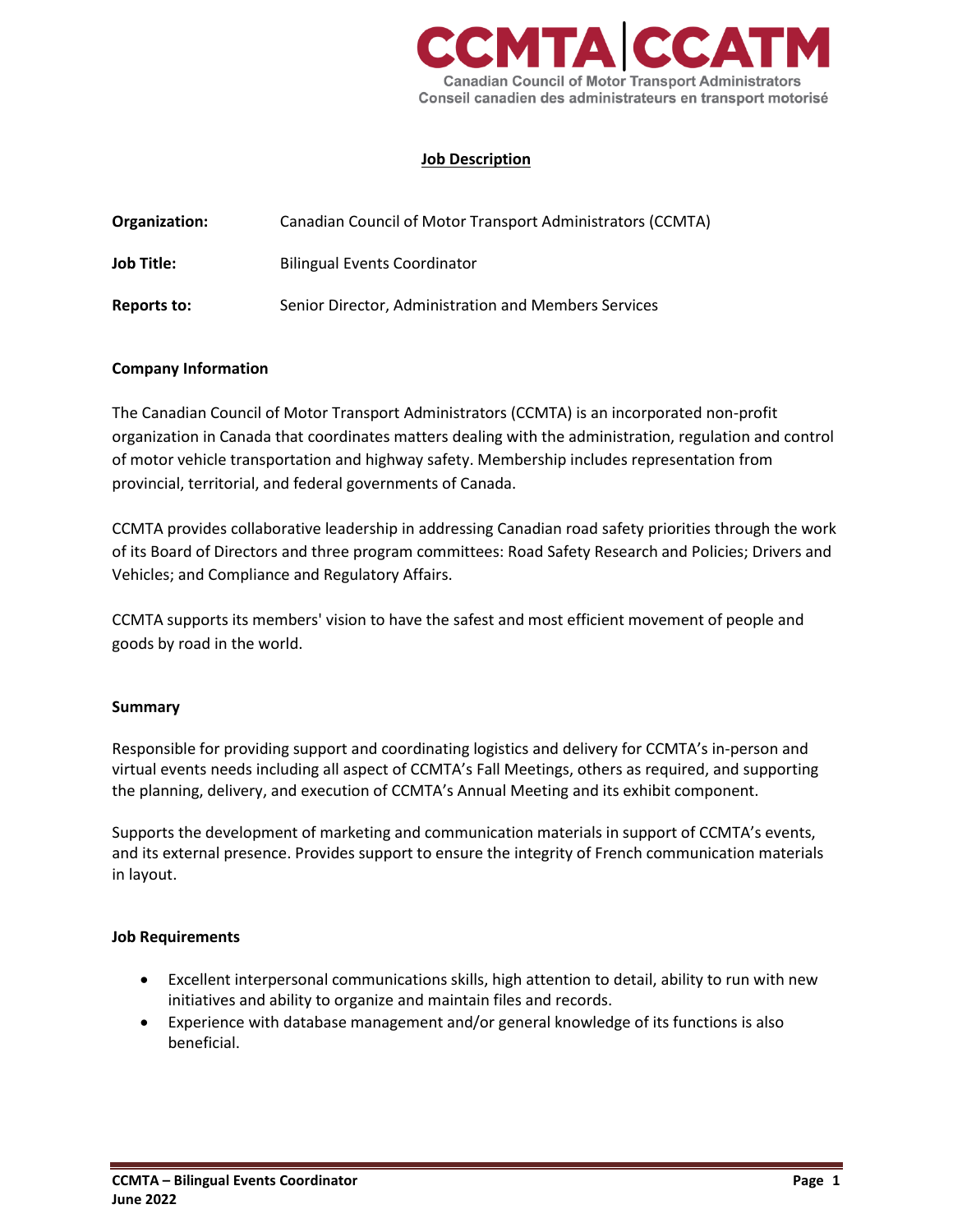- Experience with new media/electronic delivery of conference content is a definite asset.
- Capable of organizing and undertaking a variety of tasks as assigned.
- Ability to carry out all duties in English and French (**required**) and to work with little supervision.

## **Key Duties and Responsibilities**

- **Annual Meeting:**
	- $\circ$  Provides overall support in planning and execution of the CCMTA Annual Meeting:
		- Provides administrative and logistical support including budget development, marketing, and communications development, reporting and project tracking.
		- Manages the Registration Process, including rooming list management.
		-
		- Supports the Sponsorship Program.<br>■ Manages the Exhibition Program, in Manages the Exhibition Program, including being the main contact with our members and selected vendors.
		- Supports sourcing and contracting of vendors.
		- Manages event speakers.

# • **Meetings:**

- o Supports the planning and execution of the CCMTA Board meetings:
	- Provides administrative and logistical support.
	- Supports sourcing and contracting of vendors.
	- Supports registration process, including rooming list management.
- $\circ$  Plans, manages, and executes the Fall Program Committee Meetings as the primary meeting planner:
	- Responsible for all administrative and logistical support.
	- Manages sourcing and contracting of vendors.
	- Supports the Program and Research in support of these meetings.
	- Supports budget development and reporting.
	- Acts as on-site lead.
	- Manages the Registration Process, including rooming list management.
- o Plans, manages, and executes CCMTA's ad hoc meetings (project group meetings, workshops, staff functions) as the primary meeting planner:
	- Responsible for all administrative and logistical support.
	- Responsible for sourcing and contracting of vendors.
	- Provides support with budget development and reporting.
	- Supports the Program and Research in support of these meetings.
	- Acts as on-site lead.
	- Manages the Registration Process, including rooming list management.

### • **External Orientation:**

- o Supports CCMTA's participation at external conferences and events.
- $\circ$  Represents the organization at various functions, including exhibiting with outside organization, as necessary.

### • **Membership and Marketing:**

- $\circ$  Supports the development of marketing and communication materials in support of CCMTA's events and external presence.
- $\circ$  Provides support to ensure the integrity of all French communication materials in layout, this could include:
	- Annual Meeting collaterals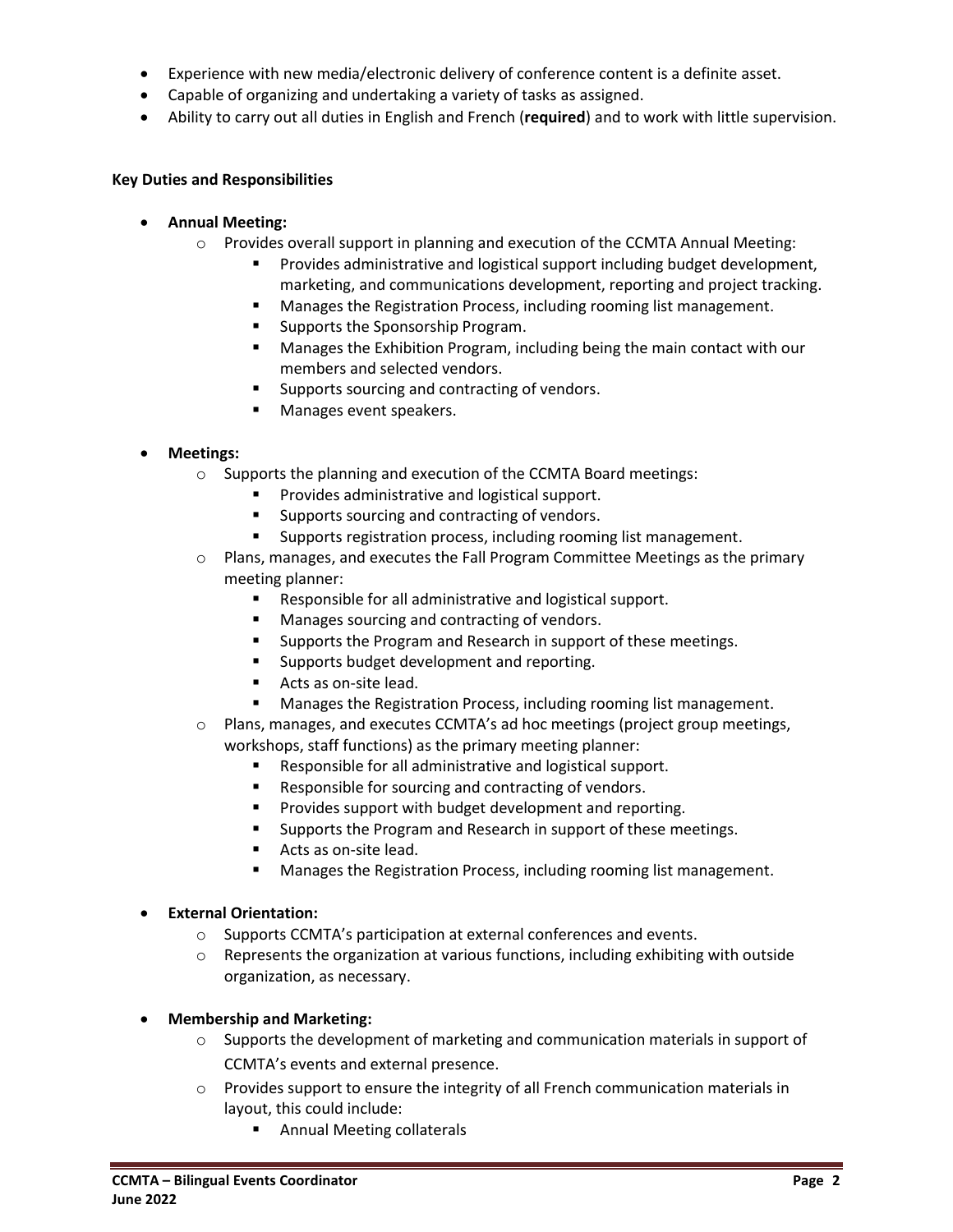- Annual report
- Marketing and E-News blasts, Web Site content
- Programs outputs (e.g., ppts, white papers, briefing notes, etc.)
- $\circ$  Supports sourcing and development of promotional items and marketing related materials, including product availability and inventory management.
- Performs other related duties as requested from time to time.

### **Qualifications**

- College diploma in conference/event management, project management or a related discipline.
- Experienced conference/event planner with a minimum of 2 years progressive responsibility managing meetings/conferences/events.
- CMP designation is a definite asset.
- Knowledge of IMIS database, Social Tables, Zoom, EventMobi, and Aventri software is considered an asset.
- Able to travel within Canada on a periodic basis (typically 10 days per year for conferencerelated responsibilities). CCMTA's events are currently being held virtually due to the pandemic. Once in-person meetings start again, based on guidance provided by our public health system, travel will restart.

### Language:

• Bilingualism (English and French) is required.

### Citizenship:

• Canadian citizen or permanent resident (eligible to work in Canada) required.

### Additional requirements:

- Ability to travel within Canada, and perhaps in the United States, on a periodic basis for meeting-related activities. A valid passport may be required. CCMTA's events are currently being held virtually due to the pandemic. Once in-person meetings start again, based on guidance provided by our public health system, travel will restart.
- This role is not remote and would require that the successful candidate is onsite at the office (currently remote under COVID-19 restrictions). Relocation assistance will not be provided.

**Please submit a résumé AND covering letter** which summarize your experience and suitability for the position to the attention of the Senior Director, Administration and Member Service a[t info@ccmta.ca.](mailto:info@ccmta.ca)

We are looking to fill this position ASAP and will assess applications, and contact qualified applicants, as we receive them. There is no official closing date for applications.

**We thank all applicants for their interest. However, only those invited for an interview will be contacted.**